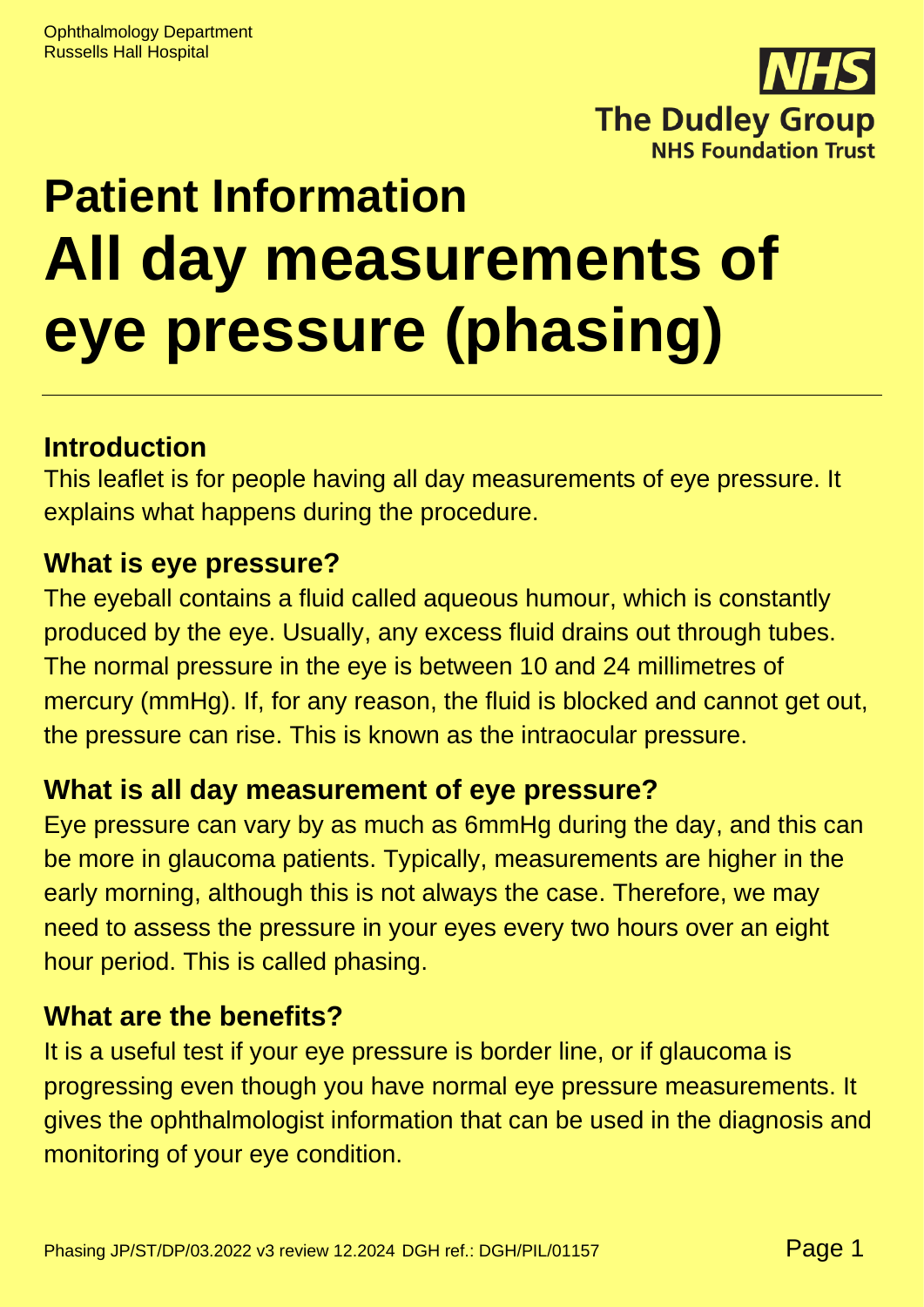Ophthalmology Department Russells Hall Hospital

#### **What are the alternatives?**

This is one of a number of tests used to diagnose and monitor your eye condition. You do not have to have this test, but it will help your ophthalmologist to assess your eye condition.

### **What happens during the procedure?**

The phasing will take place in the Eye Clinic between the hours of 8am and 4pm. You will be looked after by a phasing nurse, who will measure your eye pressure every two hours. You are welcome to come and go between the measurements, or you can stay in our waiting rooms.

Measurement of the pressure within the eye is called tonometry. It uses an instrument called a tonometer to measure the pressure inside your eye.

The nurse will put some drops of anaesthetic (a painkilling medication) into your eye. Then, yellow / orange dye is used to temporarily stain the tears. You will need to put your head in a headrest, and then the ophthalmologist will shine a blue light on your eye.

We use a small, round, flat instrument to painlessly flatten the cornea of your eye. We can measure the pressure of your eye by how much the cornea flattens.

While you are at hospital, you can buy meals and refreshments from the restaurant situated in the main entrance, or you can bring your own.

This can be a long day, so you may wish to bring someone with you. You may also want to bring something to read or do while you are waiting.

## **What if I have any problems or questions after reading this leaflet?**

**If there is anything you do not understand, or you are concerned or worried about any part of the treatment, contact:**

The **Urgent Referral Clinic** team at Russells Hall Hospital Eye Clinic on **01384 456111 ext. 3633**.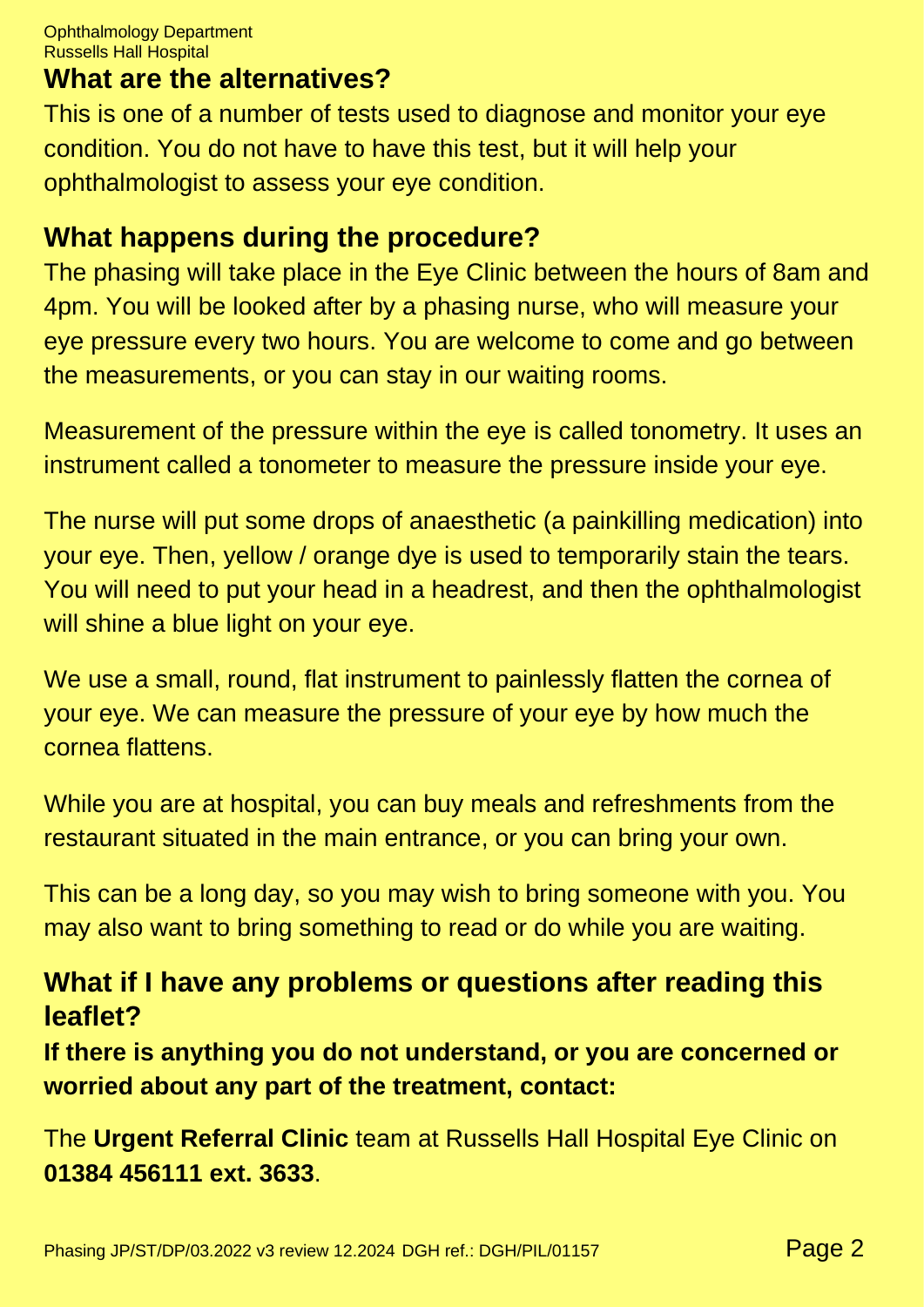### **Eye emergency, out of hours**

In case of an eye emergency after the closing hours of the Eye Clinic at Russells Hall Hospital (including weekends and bank holidays), please contact:

#### **Birmingham and Midland Eye Centre** on **0121 507 4440**

The doctor on call is usually based at the Eye Centre, City Hospital, Dudley Road, Birmingham. They may need to call you back, and if necessary, they will arrange for you to visit them.

**Note:** the information in this booklet is provided for information only. The information found is **not** a substitute for professional medical advice or care by a qualified doctor or other healthcare professional. **Always** check with your doctor if you have any concerns about your condition or treatment. This is only indicative and general information for the procedure. Individual experiences may vary and all the points may not apply to all patients at all times. Please discuss your individual circumstances with your eye doctor.

Author: Julia Phillips (advanced glaucoma practitioner), RGN, Ophthalmic Nurse Training, BSc (Hons), Glaucoma Specialist MSc modules and training

#### **This leaflet can be downloaded or printed from:**

<http://dgft.nhs.uk/services-and-wards/ophthalmology/>